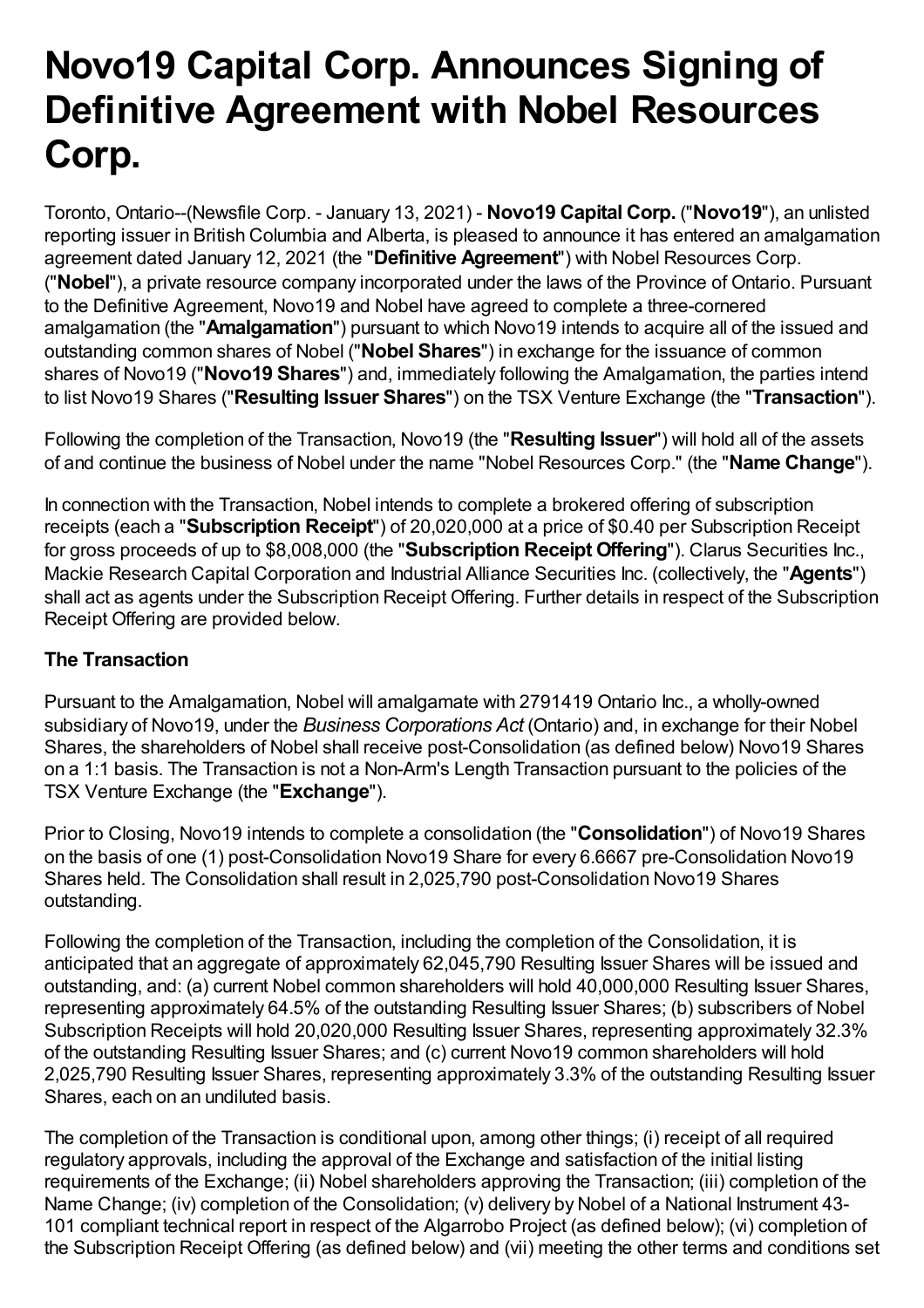forth in the Definitive Agreement. There can be no assurance that the Transaction will be completed as proposed or at all.

Approval of the Transaction by the Novo19 Shareholders is not required under applicable corporate and securities laws, however, Novo19 is required to convene and hold a Novo19 meeting (the "**Novo19 Meeting**") to approve certain matters related to the Transaction such as the appointment of a new board of directors (a set out below) and change in auditors. The Novo19 Meeting is scheduled to be held on February 10, 2021. Pursuant to the provisions of the *Business Corporations Act* (Ontario), the Amalgamation requires the approval of the Nobel Shareholders.

## **Subscription Receipt Financing**

The Subscription Receipts will be created and issued pursuant to a subscription receipt agreement (the "**Subscription Receipt Agreement**") between Nobel, Computershare Trust Company of Canada, as subscription receipt agent and escrow agent, and Clarus Securities Inc.

The gross proceeds of the Subscription Receipt Offering shall be held in escrow pending satisfaction of certain conditions, including, among others, the completion or waiver of all conditions precedent to the completion of the Transaction (the "**Escrow Release Conditions**"). If the Transaction is completed and the Escrow Release Conditions are met (the "**Escrow Release Date**"), the escrowed proceeds of the Subscription Receipt Offering will be released to the Resulting Issuer, and each Subscription Receipt shall be deemed to be exercised. If the Escrow Release Conditions are not met, all proceeds from the Subscription Receipt Offering will be returned to subscribers together with any interest thereon. Upon satisfaction of the Escrow Release Conditions, each Subscription Receipt shall be automatically converted into one Nobel Share, without any payment or further action on part of the holder, and, immediately thereafter, each Nobel Share shall be exchanged for a Resulting Issuer Share pursuant to the Amalgamation.

In connection with the Subscription Receipt Offering, the Agents shall receive (a) an aggregate cash fee equal to 7.0% of the gross proceeds from the Subscription Receipt Offering and (b) such number of broker warrants ("**Broker Warrants**") equal to 7.0% of the number of Subscription Receipts sold under the Subscription Receipt Offering, with each Broker Warrant entitling the holder to acquire one Nobel Share for a period of 24 months following the Escrow Release Date at a price of \$0.40 per share.

#### **Directors and Officers of the Resulting Issuer**

Upon completion of the Transaction, it is anticipated that the current directors and officers of Nobel will resign and that the management team of the Resulting Issuer following the completion of the Transaction will be comprised of David Gower as Chief Executive Officer, Greg Duras as Chief Financial Officer, Vernon Arseneau as Chief Operating Officer and Damian Lopez as Corporate Secretary. It is anticipated that following the completion of the Transaction, the Resulting Issuer's board of directors will consist of five directors, namely David Gower, Vernon Arseneau, Lawrence Guy, Jeff Glass and Michael Shuh.

The relevant experience of the proposed officers and directors of the Resulting Issuer is set out below.

## *David Gower, (P.Geo), CEOand Director*

Mr. Gower has held Executive and Director positions with several junior and midsize mining companies for the past 12 years, including Emerita Resources Corp., and President of Brazil Potash Corp. David spent over 20 years with Falconbridge (now Glencore) as Director of Global Nickel and PGM exploration and as a member of the Senior Operating Team for mining projects and operations. He led exploration teams that made brownfield discoveries at Raglan and Sudbury, Matagami Falcondo and greenfield discoveries at Araguaia in Brazil, Kabanga in Tanzania and Amazonas, Brazil. Mr. Gower is a Director of Alamos Gold Inc.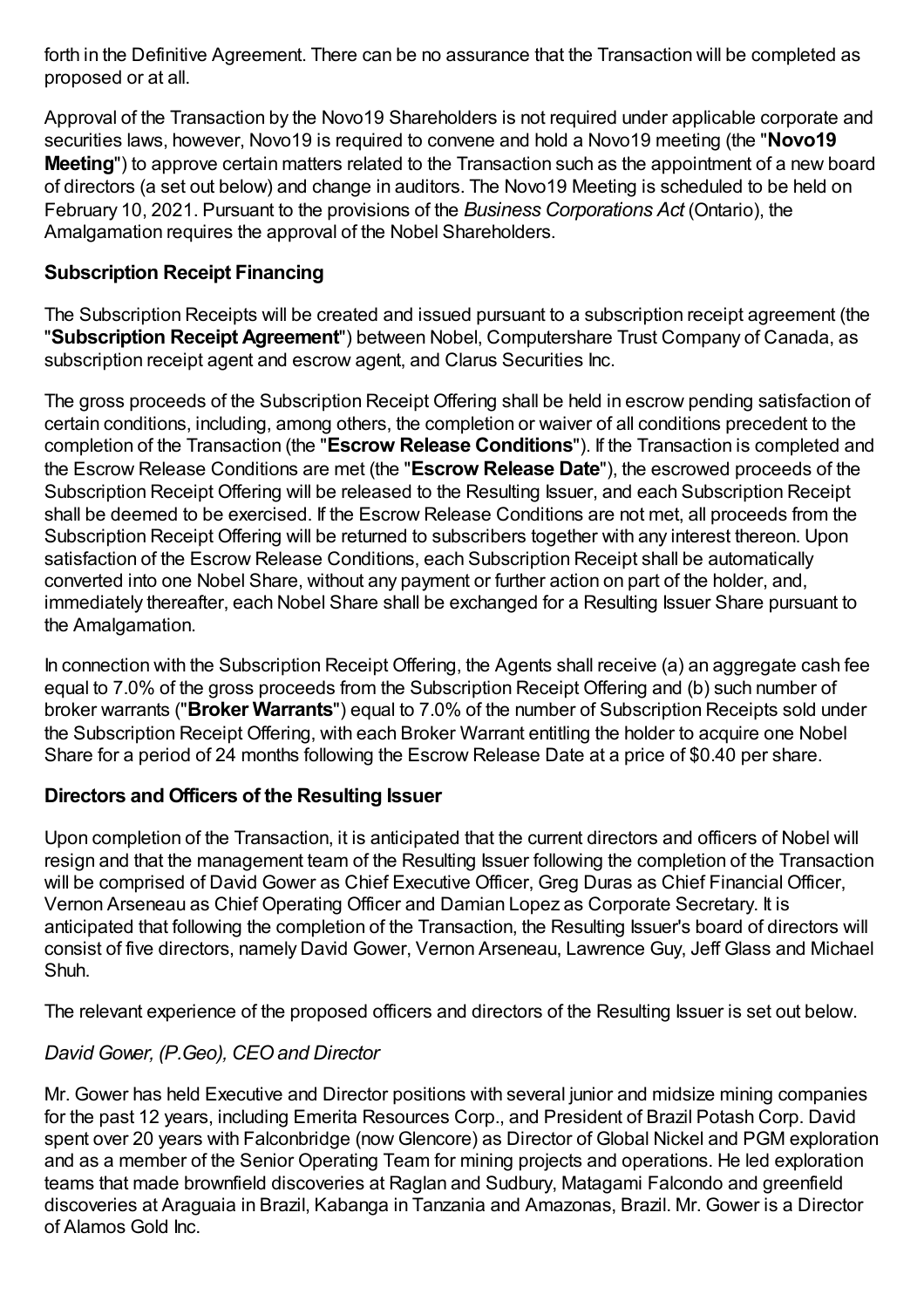## *Vernon Arseneau, (P.Geo), COOand Director*

Mr. Arseneau has over forty years of experience in exploration, project management and development, of which the last twenty-five have been in South America, principally in Peru, Chile, and Argentina. Mr. Arseneau spent 20 years working as exploration manager and senior geologist for Noranda Inc. in Canada and South America. He was general manager of Noranda's Peru office and project manager of the El Pachon porphyry Cu Mo project in Argentina. He has consulted on numerous base and precious metals projects including as Vice President Exploration for Zincore Metals Inc. and was responsible for the exploration and feasibility studies of two zinc deposits and the discovery of the Dolores Cu Mo porphyry, Peru. More recently, he was COO of Royal Road Minerals Ltd. exploring for gold in Colombia and Nicaragua. Mr. Arseneau holds a Bachelor of Science inGeology.

# *Greg Duras, CFO*

Mr. Duras is a senior executive with over 20 years of experience in the resource sector in corporate development, financial management and cost control positions. Mr. Duras has held the position of CFO at several publicly traded companies, including SavaryGold Corp., Nordic Gold Corp., and AvionGold Corp. He is currently CFO of Red Pine Exploration. Mr. Duras is a Certified General Accountant and a Certified Professional Accountant and holds a Bachelor of Administration from Lakehead University.

## *Damian Lopez, Corporate Secretary*

Mr. Lopez is a corporate securities lawyer who works as a legal consultant to various Toronto Stock Exchange and TSX Venture Exchange listed companies. He previously worked as a securities and merger acquisitions lawyer at a large Toronto corporate legal firm, where he worked on a variety of corporate and commercial transactions. Mr. Lopez obtained a Juris Doctor from Osgoode Hall and he received a Bachelor of Commerce with a major in Economics from Rotman Commerce at the University of Toronto.

# *Lawrence Guy, Director (Chair)*

Mr. Guy is Chief Executive Officer of North 52nd Asset Management Inc. and Chair of Emerita Resources Corp. Previously, Mr. Guy was a Portfolio Manager with Aston Hill Financial Inc. Prior to Aston Hill, Mr. Guy was Chief Financial Officer and Director of Navina Asset Management Inc., a company he co-founded that was subsequently acquired by Aston Hill Financial Inc. Mr. Guy has also held senior offices at Fairway Capital Management Corp. and First Trust Portfolios Canada Inc.

Mr. Guy holds a Bachelor of Arts degree from Western University and is a Chartered Financial Analyst.

# *Jeff Glass, Director*

Mr. Glass is a partner at Blake, Cassels & Graydon LLP in Toronto. He advises leading investment dealers and senior issuers on public financings and securities regulatory matters. He also founded the Firm's Investment Products & Asset Management Practice. Mr. Glass is a member of the board of directors of the CanadianOlympic Foundation and the Fundraising and Donor Relations Committee of the Western University board of governors. He is also a former member of the board of directors of the Richard Ivey School of Business Alumni Association.

Mr. Glass holds H.B.A., LL.B. and B.A. from Western University.

# *Michael Shuh, Director*

Mr. Shuh is a Managing Director, Investment Banking, at Canaccord Genuity. Mr. Shuh has over 20 years of investment banking experience and leads the Financial Institutions Group at Canaccord Genuity, Canada's largest independent investment bank. In addition to covering traditional financial institutions, Mr. Shuh has deep expertise in structured finance and special purpose acquisition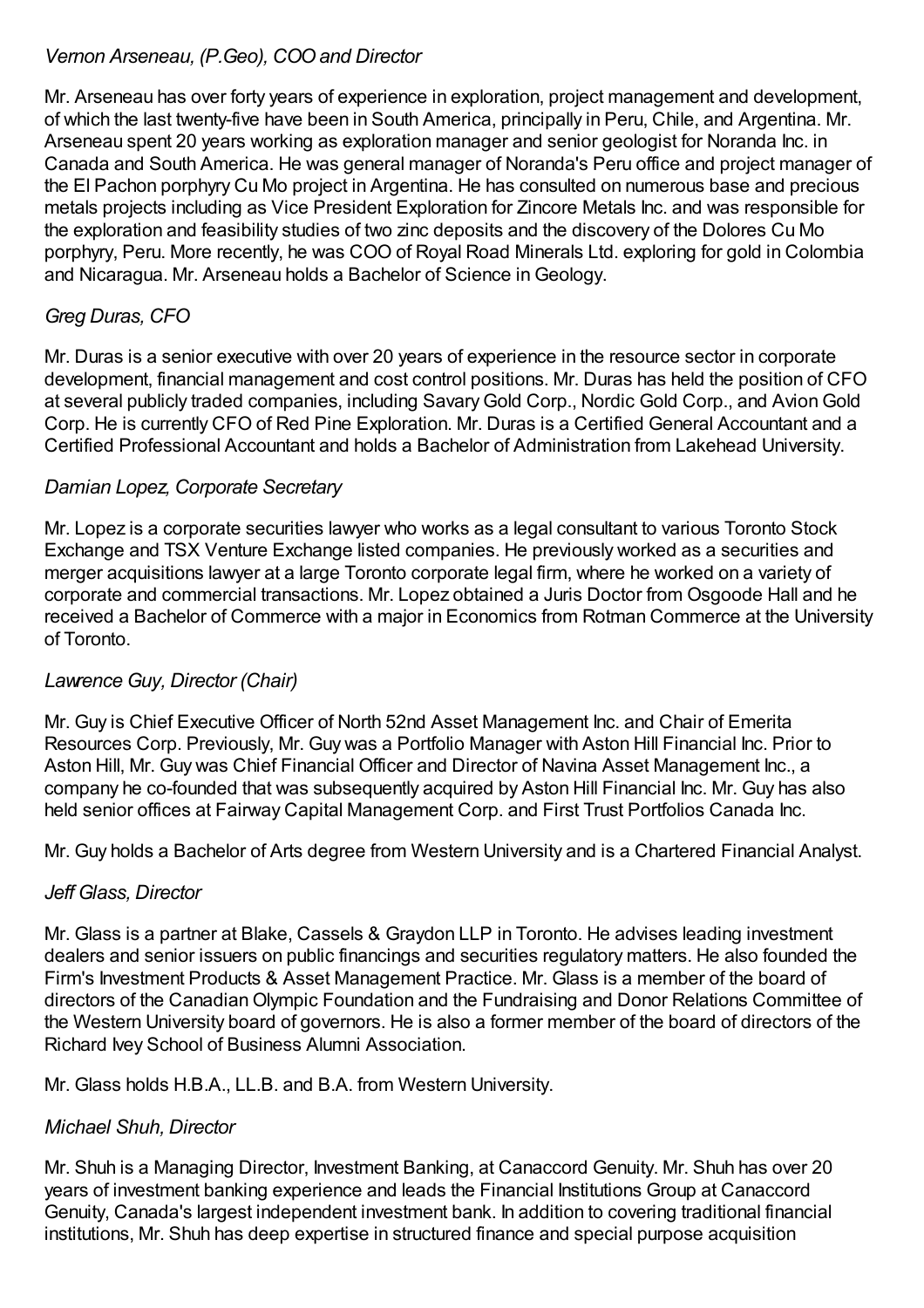corporations (SPACs). Mr. Shuh is also is the CEO and Chairman of Canaccord GenuityGrowth II Corp., a publicly-listed SPAC that raised \$100MM to pursue acquisitions.

Mr. Shuh received an Honours, Bachelor of Business Administration from the Lazaridis School of Business & Economics at Wilfrid Laurier University and a Masters of Business Administration from the Richard Ivey School of Business at Western University.

#### **Other Insiders**

There is no person or company that has been, within the two most recently completed financial years or during the current financial year, a promoter of Nobel or any Subsidiary of Nobel, as such term is defined in the *Securities Act* (Ontario).

## **About Nobel Resources Corp.**

Nobel is a private company existing under the laws of the Province of Ontario. Nobel's only business is the identification of resource properties for exploration and development and its principal asset is its 100% interest in the the Algarrobo IOCG Copper Project (the "**Algarrobo Project**") located in the coastal IOCG (Iron, Oxide, Copper, Gold) belt in northern Chile, approximately 25km from the port of Caldera on the Pacific Ocean. Pursuant to its option agreement with Minera Caldera SCM (the "**Option Agreement**"), Nobel can acquire a 100% ownership interest in the Algarrobo Project.

Algarrobo is an extensively mineralized IOCG (IronOxide Copper-Gold) system in one of the most important producing IOCG belts globally and is relatively unexplored except for an extensive history of small-scale mining. Production from Algarrobo is sold to Enami, the Chilean government mining company that has processing facilities (mill and smelter) in Copiapo approximately 50 km to the south. Algarrobo is located in the Atacama region of northern Chile. This area is host to numerous deposits including the Candelaria Mine with one of the large IOCG copper reserves in Chile.

## **About the Algarrobo Project**

The Project is located approximately 850 km north of Santiago, in Region III, Province of Chanaral, Chile. The Algarrobo Project is located in the southern Atacama Desert, with the city of Copiapo located approximately 43 km to the southeast and the port at Caldera 25 km to the east.

The Algarrobo Project consists of 21 "Angela" and 11 "Roble" tenures, comprising a total of 6,161 ha (15,224 acres).

The Algarrobo Project hosts high grade copper mineralization with exploration and development potential for significant expansion that is consistent with an Iron oxide-copper-gold deposit (IOCG) along the western margin of both the Chilean Iron Belt and the Atacama Fault Zone. The Cerro Negro Norte iron deposit, having and similar structural setting and possible associated IOCG-style mineralization, is located approximately 15 km east of the Algarrobo Project. Manto Verde (120 million tonnes grading 0.73% Cu (Marschik et al 2011), approximately 30 km north) and the Punta del Cobre (>120 Mt grading 1.5% Cu, 0.2 to 0.6 g/t Au, and 2 to 8 g/t Ag (van Angeren 2005)) - Candelaria (Lundin) (366 Mt grading 1.08 % Cu, 0.26 g/T Au, and 5g/T Ag (Raab 2010)) belt (approximately 60 km south) are examples of IOCG deposits similarly located in the belt and are considered to be possible analogues for mineralization and economic potential for the Algarrobo Project.

From the 1920's until 1997, sporadic manual production on a limited basis was undertaken by local miners on extensions of the veins previously mined at the Algarrobo Project. Mining operations to date on the Algarrobo Project, and immediately area, resulted in approximately 35 mines, ranging from near surface workings to more extensive operations extending several hundred metres below surface. The Algarrobo Project has only been exploited to very shallow depths.

Within the old mines on adjacent properties to the Algarrobo Project, copper, as copper oxides, were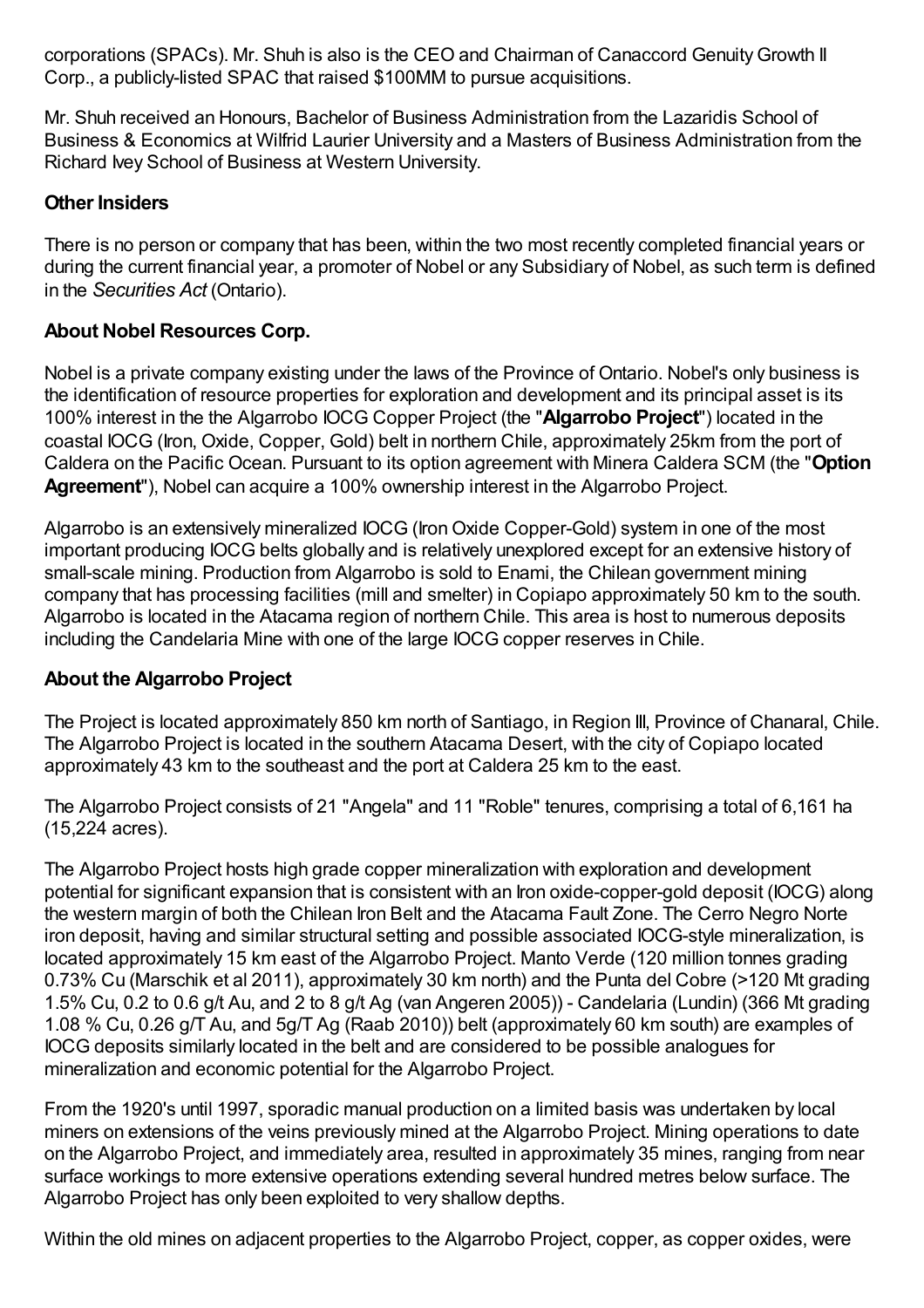mined to an approximate depth of 120 meters, with copper sulfide ores mined below to greater depth (i.e. 450 meters in the Viuda Mine). The mineralized trends are very well defined by abundant workings, both historical and those arising from more recent work, ranging from shallow pits and workings to mine development extending to depths up to 450 m below surface. Taken together, these workings delineate three major structures and a vast number of minor veins, having clearly evident surface extent of at least 1.3 km, with an interpreted potential surface extent of at least 4 km. In addition to the Major Veins, a number of subordinate, subsidiary and/or undeveloped veins are present between the Major Veins, defining the "Main Mineralized Trend". Veins on which the more significant workings have been developed are described as ranging between 1.2 and 3.5 metres at, or near, surface, and thickening with increasing depth up to 5 metres.

Analyses of select grab samples from the recently developed drifts, False Estaca and Descubridora, document "Direct Smelting Ore" grades of representative grab samples of Brochantite-bearing, high grade "Direct Smelting Ore" from Acme Analytical Laboratories S.A. in Copiapo confirm grades in excess of 30% copper. Independent analysis of a representative grab sample of Brochantite (Cu4SO4(OH)6), submitted to Acme lab in Santiago, returned an analysis of 34.27% Cu and 36 g/t Ag.

#### **Above Novo19 Capital Corp.**

Novo19 is an unlisted reporting issuer incorporated under the laws of the Province of British Columbia. Novo19 was formerly a resource issuer listed on the Exchange; however, on August 7, 2015 the Exchange transferred Novo19's shares (then, Parkside Resources Corp.) to the NEX and on October 3, 2016 the Novo19 shares were delisted from the NEX. Novo19 has not carried on any active business since August 2015.

#### **Qualified Person**

The scientific and technical information in this news release has been reviewed and approved by Mr. Vernon Arseneau, P.Geo, and Mr. David Gower P.Geo., Qualified Persons as defined by National Instrument 43-101 of the Canadian Securities Administrators.

#### **Sponsorship**

Novo19 will be seeking an exemption from the sponsorship requirements of the Exchange in connection with the Transaction. There is no assurance that the Exchange will exempt Novo19 from all or part of the applicable sponsorship requirements of the Exchange.

#### **Additional Information**

For additional information concerning the Transaction and the foregoing matters, please refer to Novo19's press release dated September 22, 2020, which is available under Novo19's SEDAR profile at [www.sedar.com](https://www.newsfilecorp.com/redirect/Wwq3hBQnb).

Further updates, including financial particulars, will be provided as the Transaction progresses and upon the parties receiving conditional approval from the Exchange. Novo19 and Nobel intend to file a listing application (Form 2B) with the Exchange.

All information contained in this press release with respect to Novo19 and Nobel was supplied by the parties respectively for inclusion herein, and each party and its directors and officers have relied on the other party for any information concerning the other party.

For further information regarding Novo19, Nobel, the Resulting Issuer or the Transaction, please refer to the Filing Statement, which is available under Novo19's SEDAR profile on SEDAR at [www.sedar.com.](https://www.newsfilecorp.com/redirect/YpQVupkx1)

Miller Thomson LLP acts as legal counsel to Nobel. Novo19 is represented by Chitiz Pathak LLP. The Agents are represented by Borden Ladner Gervais LLP.